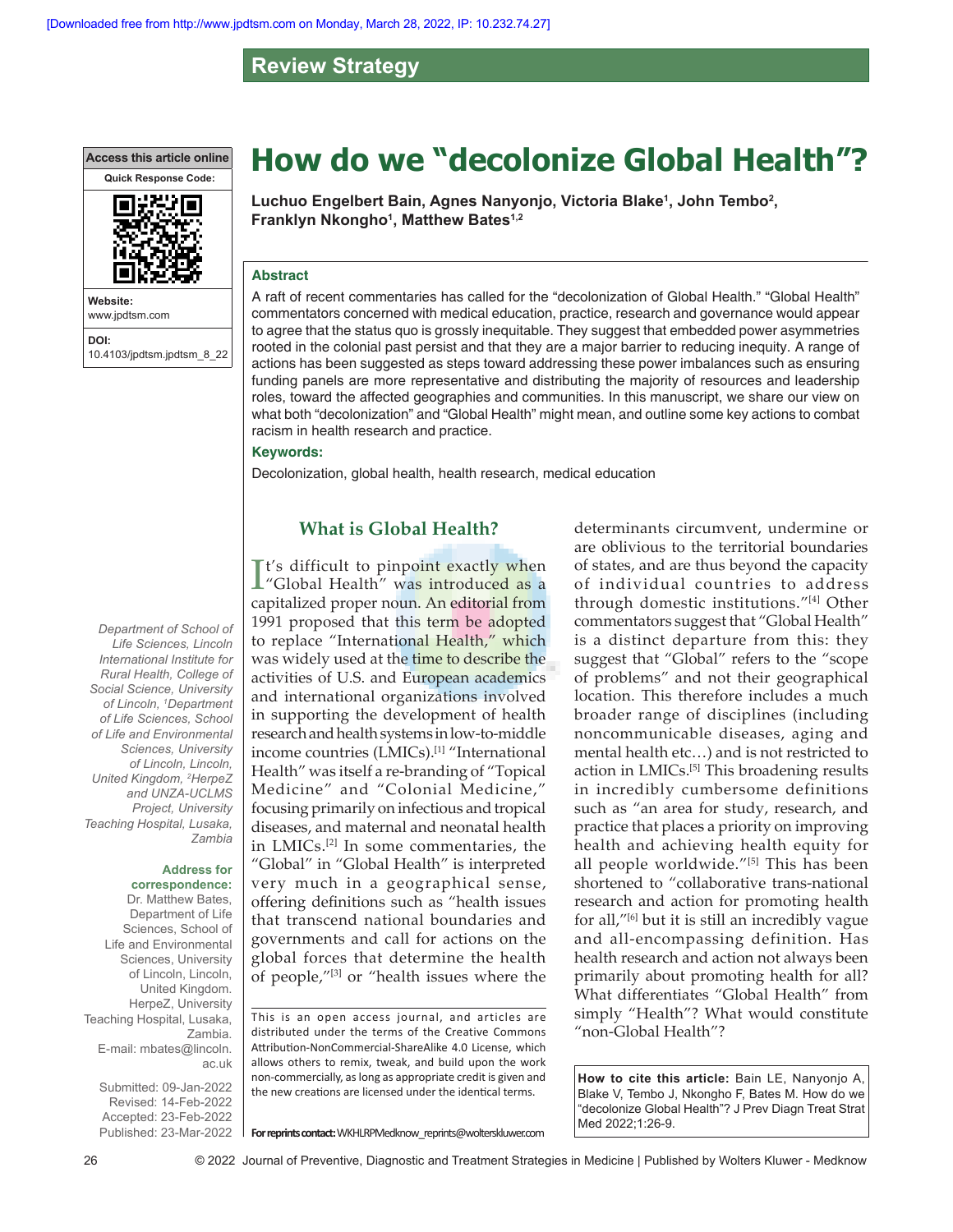These cumbersome definitions are well-intentioned, but they skirt around the elephant in the room: Simply re‑branding "International Health," does not alter underlying structures, such as how research is funded, or which institutions set the agenda. Whilst there have been noticeable recent improvements in attitudes and acceptance that the current system is inequitable, the lack of structural and institutional change means that the term "Global Health" remains stuck as nothing more than a pseudonym for the terms it was introduced to replace. It is an uncomfortable truth, but to many people, even if only sub‑consciously, "Global Health" means "the health of poorer or browner people." It is white gaze viewing the health of "them" as opposed to "us." For this reason, every time we say "Global Health" (or write it, as we do many times in this article) we re-enforce people's stereotypes, prejudices and biases. We group together the diverse health problems, cultures and host genetics of most of humanity, and make an academic discipline out of studying "them." There is no corresponding discipline which groups together the diseases of white-Europeans. In Zambia (for example), there is no "Lusaka School of Hygiene and Temperate Medicine," where research groups specialize on noncommunicable life style-induced disease, cancer, cardiovascular, and neurodegenerative diseases.

Re‑branding is both costly and pointless without deeper change, but institutions, departments, journals and courses which currently use "Global Health" in their title could consider why they use this term and what they mean by it. The term "Low-to-Middle Income Countries" (LMICs) also seems stigmatizing and ambiguous. The World Bank defines "LMIC" as countries with a GNI per capita ≤\$4095. Therefore LMIC includes 82 countries, in Southern and Central America, Africa, South Asia, Central Asia and South East Asia. What statement can you make that is true of all these countries and their diverse populations? Whatever our health discipline, we should be engaging with and working equitably with others in the world who are working in the same field. In this sense, we should all be working "Globally." "Health Equity Research" has been suggested where the specific research focus is on inequity in health,<sup>[7]</sup> and it would seem logical to bring gender and tribe/caste to join race under this banner, as there are many parallels united by the underlying psychology of bias and prejudice. But any superficial change of name, should not be at the expense of meaningful structural change to address the root causes which sustain inequity.

# **What is "Decolonization"?**

The "decolonization of Global Health" has been defined as "a movement that fights against ingrained systems of dominance and power in the work to improve the health of populations, whether this occurs between countries, including between previously colonizing and plundered nations, and within countries."[8] This mirrors the kind of wordy definitions that have been offered for "Global Health." Some authors are even deliberately against offering a normative definition of what it means to "decolonize Global Health," citing the need to keep the movement flexible and accessible to those outside of academia.[2] But how can we discuss what we want to do, and how we want to do it, without clear and universally understood definitions?

Is decolonization primarily a racial concept? Do historically rooted power imbalances relating to gender, class and tribe/caste fit into this movement, or do they need their own movements? The U.K. has an expansive and deeply amoral colonial history, with power imbalances and racial bias persisting to the current day. In a recent response to this, many U.K. universities have established "decolonization" committees, and are looking at how they can decolonize the curricula and educate their staff and students about racial bias.[9] In the U.S., a similar approach is being taken with respect to Critical Race Theory, and there is a growing popular understanding that we all have deeply rooted racial biases.<sup>[10]</sup> There is criticism of these approaches on both sides: On the political right they argue that there is no need for these interventions, and that complaints about racism are largely unfounded. Conversely, on the political left, they argue that the measures being rolled out (things like implicit bias training, or recruitment policies, rules and targets), are tokenistic and about perception and virtue signaling.[8,11]

The "Global Health" agenda is set by the leaders of a network of universities and research institutions which are predominantly in Europe and North America. This perpetuation of the colonial dimension of agenda setting in "Global Health" discourse is a key barrier to progress. Whilst the lower ranks of personnel in these institutions are becoming more diverse, this is often used as a "photo op" to virtue signal that the right changes are taking place. Yet leadership positions are still dominated by people of white-European ancestry and among them, there is a disproportionate weighting toward the privately educated. Promotions are primarily awarded for "grant income won," "papers published" and "peer esteem," all metrics which are biased toward well-networked privately educated white-Europeans.

This racial dominance is also embedded into the very business models of these institutions, who are keen to recruit international students, because they pay up to twice as much as home students. Not only do international students have to pay higher course fees, but they are also lumbered with extortionate fees for visas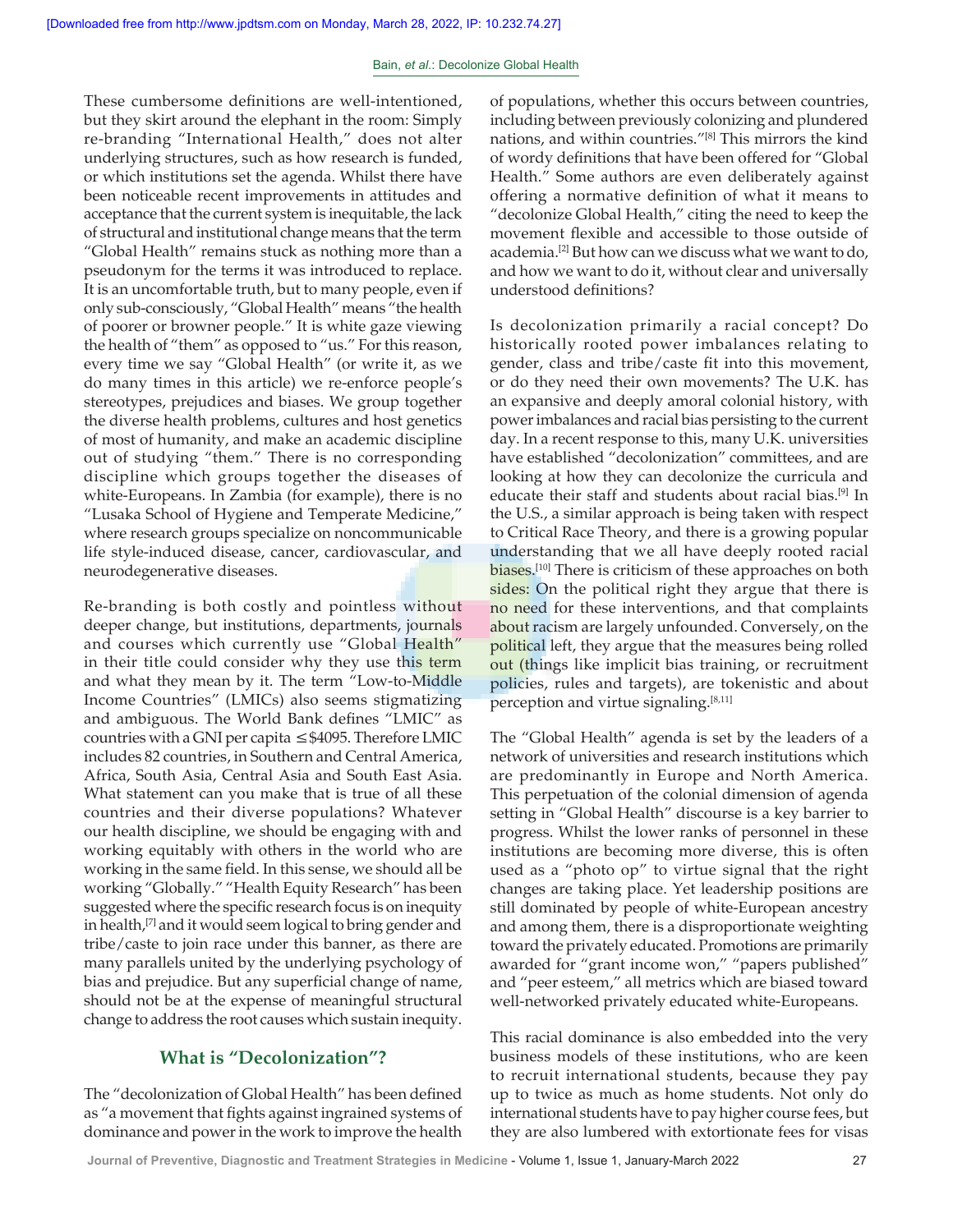and health insurance/access, along with the other costs associated with international re‑location. This system selects for wealthy students from among the ruling elites in LMICs, sustaining domestic power-imbalances, that might relate to tribe or political groups. Where scholarships are available, corruption (including in HICs) erodes the meritocracy of these schemes, sustaining inequity further.[12]

There have been several articles published recently which discuss decolonization, highlighting some of the practices that perpetuate inequity and discussing a range of useful actions to get us moving more swiftly in the right direction.<sup>[2,8]</sup> At face value, a lot of the proposed solutions seem both sensible and achievable, such as having more representation of LMIC scientists on funding panels and in leadership positions, or having more resources and decision‑making powers located in LMIC institutions. One model that has been widely used to try (or feign) to re‑distribute power, is to establish a large base in a LMIC. These organizations are often registered "locally" as independent entities with a "local" board of directors, but these "outpost" organizations are typically hugely dependent on the parent HIC organization for core funding, which comes with many strings attached. Whilst many of these organizations have delivered quality research and provided opportunities for training among junior personnel, there have been controversies about equal opportunities to career advancement and differential salaries between expatriate (immigrant) and "local" personnel.<sup>[13]</sup>

What is the role of nonwhite people in decolonization? Are we to nod approvingly as another implicit bias training workshop kicks off? What about our biases? Should we attend the training also? What is the role of LMIC governments, institutions and scientists in decolonization? One of the largest forces sustaining the power imbalance is money. Most research in LMICs is funded by European and U.S. donor agencies.<sup>[14]</sup> Whilst some funders have made efforts to give LMIC scientists direct access to research funding, the vast majority of European and U.S. research funders primarily support collaborations with European and U.S. institutions, who often take a disproportionate share of the budgets.<sup>[14]</sup> To try and shift the balance of power, one of the most beneficial things that LMIC governments could do, is to invest more in domestic programs of scientific research funding. Many LMIC governments focus on health education<sup>[15]</sup> and healthcare service provision, because there is little political capital to be gained in funding research. More national funding would give complete control over the research process to LMIC institutions.[16]

If we are going to meaningfully "decolonize," then it would be extremely useful to establish a definition of what this means, and some universal metrics by which we might measure our impact in this endeavor.[17] For health researchers, a common metric of equity could be authorships, but authorship positions are ambiguous and anyone who has done a reasonable amount of publishing knows that the biggest lie in science is the phrase "all authors contributed equally." Grant funding is another possible metric, but this would only inform on equity for senior personnel and PIs, and would not capture inequity within junior personnel. For measuring people's subjective experiences there are various racial discrimination tools that have been developed and evaluated.<sup>[18]</sup> These are useful internal tools for institutions to monitor their current status and identify areas for improvement, but they don't allow real time monitoring of discrimination globally, or comparison between institutions.

# **Conclusions**

Whilst there is a broad consensus that "Global Health" needs to change, the idealistic goal of a perfectly equitable system is unrealistic. A level playing field of this nature occurs in no‑other realm of human endeavor, outside of the idealistic utopian imaginations of socialist revolutionaries. But this does not mean we can't make things better. The authors of this commentary believe that to help decolonize our minds and the way we work, we should consider the following key proposals:

- 1. The term "Global Health" could be phased out, as it is synonymous with the colonial terms it has replaced and therefore sustains a "them" mentality which homogenizes disparate nonwhite European populations
- 2. "Equitable Health" could be used to describe researchers whose specific focus is on inequity in health
- 3. Institutional decolonization actions should be meaningful and not just virtue signaling
- 4. A consensus should be established on how to objectively measure the impact of efforts to decolonize health research/practice, and academia more broadly
- 5. All students, irrespective of their nationality or race, should pay the same fee for the same course.

International collaboration in health research is hugely beneficial, with diverse expertise and experience coming together to design and implement studies that advance our understanding of health challenges, leading to improved health outcomes.<sup>[19]</sup> "South-South" partnerships and networks are expanding, [20,21] with organizations like the Asian‑African Society for Mycobacteriology (based in Tehran) promoting LMIC research networks, which are more independent of European and North American "centers of excellence." The lead role of the Africa CDC in the continent's widely